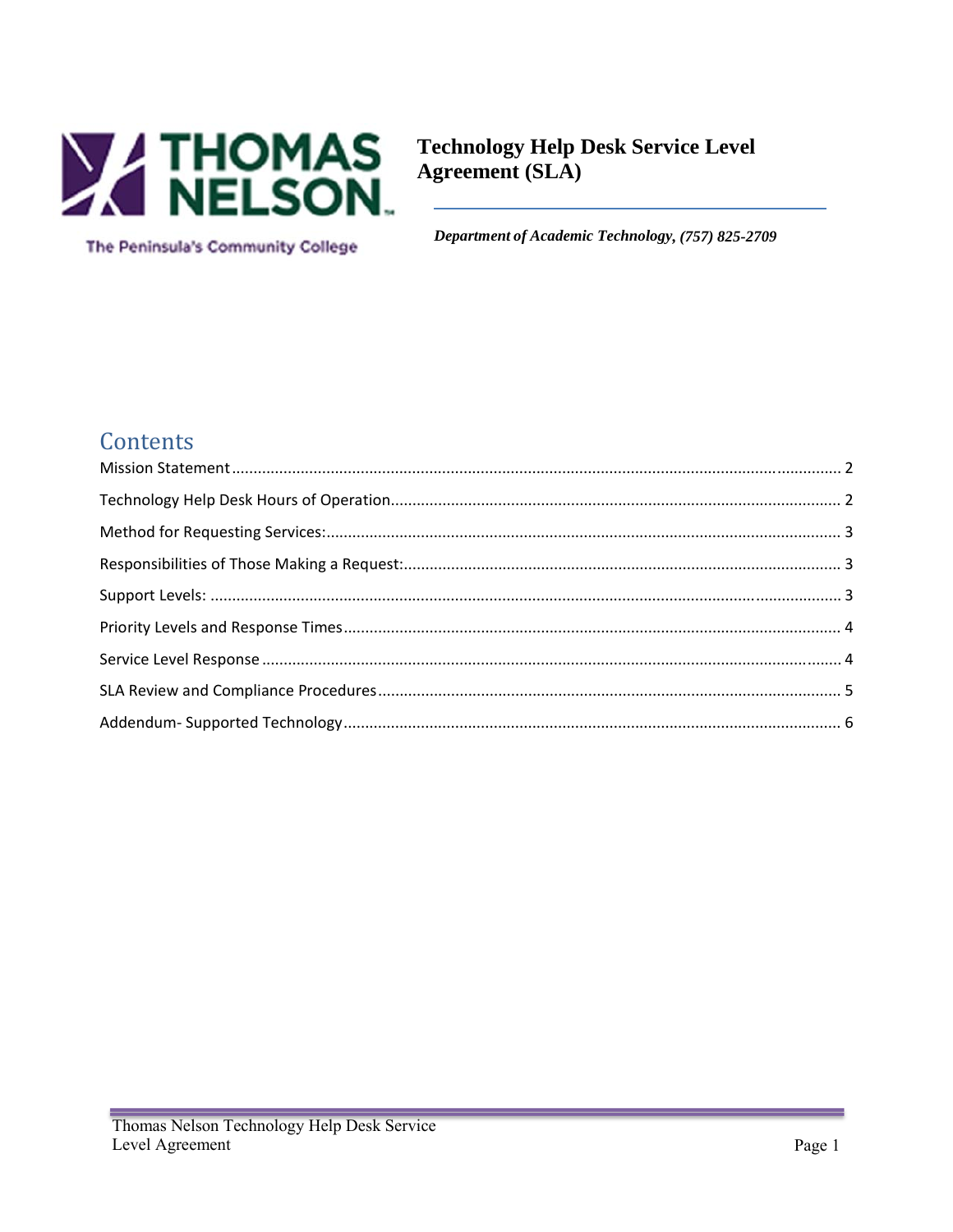#### **Mission Statement**

Thomas Nelson Community College changes lives, empowers students to succeed, and enhance the civic and economic vitality of the Peninsula community through high-quality education and workforce training, excellent services, and innovative partnerships.

#### **Technology Help Desk Mission Statement and Values**

The Technology Help Desk endeavors to provide prompt, reliable, and respectful service to employees and students as we satisfy their technology support needs, while advancing the mission of our college.

#### **Scope**

The Technology Help Desk provides first-level technical support to all faculty, staff, and students of Thomas Nelson Community College in a professional and informative manner. The Technology Help Desk is dedicated to servicing the computer and technology support needs of all users by providing detailed resolutions and general system information for common problems.

1. Within the Virginia Community College System, a Chancellor's Technology Expectation is that colleges will ensure that all students, faculty, and staff have access to Level 1 Technology Help Desk services to support network, email, SIS, AIS, Blackboard/Canvas, On-line admissions app and Directory Services. The services provided by the Technology Help Desk, and this Service Level Agreement, meet VCCS expectations for technology while advancing our college's mission and objectives.

## Technology Help Desk Hours of Operation

Technology Help Desk services are available during the following hours of operation, except when the college is closed due to Holidays, Administrative Closing, or Inclement Weather.

| <b>Hampton Campus</b> | Walk in services <b>Monday through Friday</b><br>8 a.m. to 7 p.m.                                                                                               |
|-----------------------|-----------------------------------------------------------------------------------------------------------------------------------------------------------------|
| Historic Triangle     | Virtual services are available Monday<br>through Friday 8 a.m. to 5 p.m., the<br>virtual videophone is located in the main<br>lobby at the Williamsburg campus. |

Note: After hours, Email and phone calls will be addressed the following business day.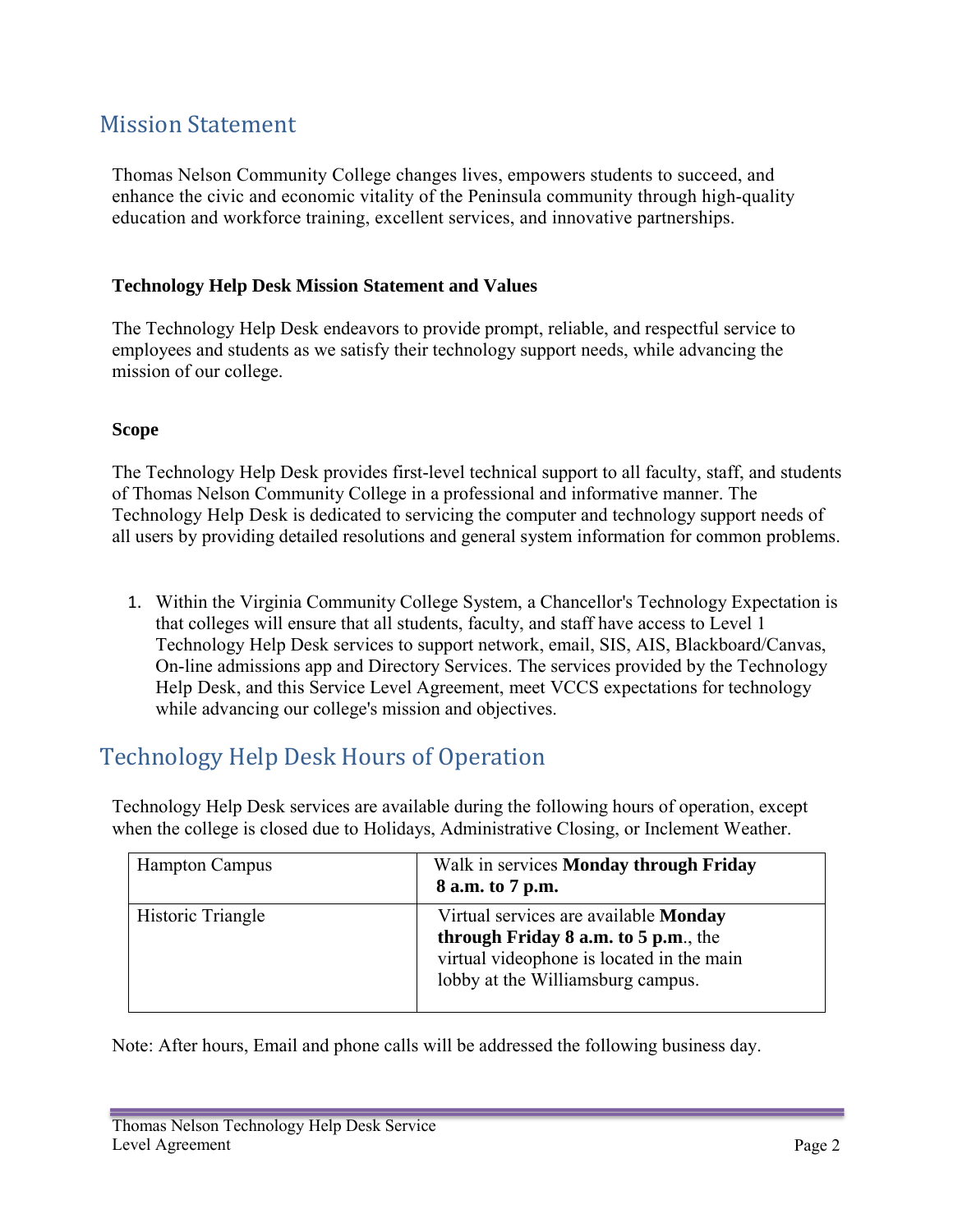# Method for Requesting Services:

Assistance can be requested via the following:

- **Phone**  For password resets, students can contact the Technology Help Desk 757-825- 2709. If we are not available when you call, please leave a voicemail. We will return your call by the end of the business day. After hours, phone calls will be addressed the following business day.
- **Email** request assistance via email by contacting  $\frac{\text{helpdesk}(\hat{a})\text{thcc.edu}}{\text{thecc.edu}}$ , we will respond to your email by the end of the business day. After hours, emails will be addressed the following business day.
- **IssueTrak (faculty and staff) Technology Help Desk (on campus only)**: http://tnccsupport/TrakHome.asp

## Responsibilities of Those Making a Request:

When contacting the Technology Help Desk provide the following information:

- Complete contact information (first and last name, Emplid, phone number and email address. If applicable, department, campus, building and room number.
- Device with which you are experiencing the problem (desktop or laptop, printer, scanner/copier, etc.) or software name and version.
- A clear and specific description of the problem or request, including information regarding any error messages you may have received.

# Support Levels:

The Technology Help Desk team determines the need for escalation of inquiries when the service needed is beyond the scope of our services provided.

Level 1 – Technology Help Desk

Level 2 – Administrative Computing Support, Academic Computing Support, Applications Development, Network Engineering & Security, Office of Distance Learning

Level 3 – Vendor Technician/Engineer or appropriate personnel, VCCS Information Technology **Services**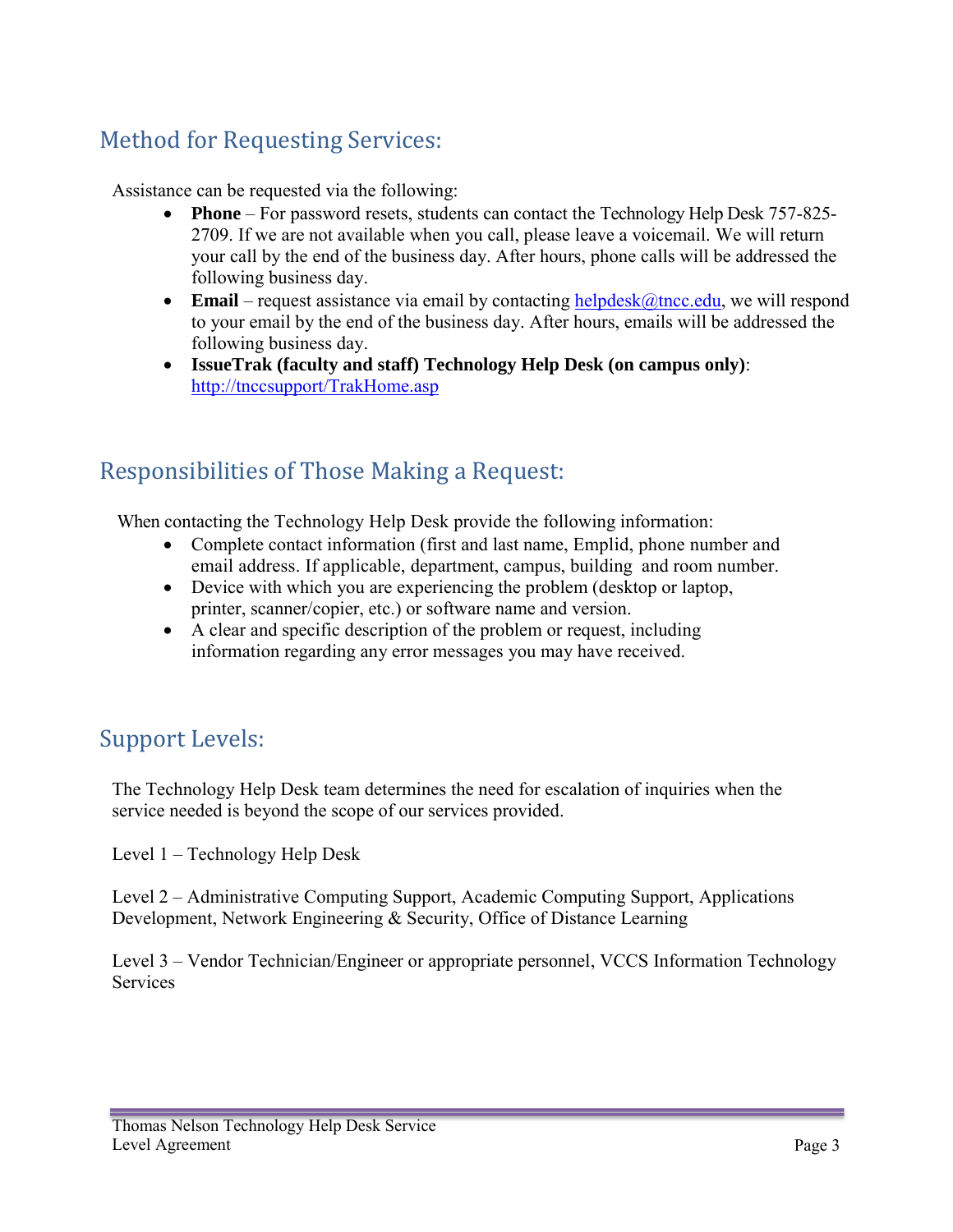# Priority Levels and Response Times

A priority scheme will be applied to all calls taken by the Technology Help Desk and routed to the appropriate technicians.

Although it is difficult to determine the exact amount of time to resolve a problem, every effort is made to resolve problems according to the following criteria according to the following criteria:

|                 |          |                                                                   | During Business Hours        |                        |
|-----------------|----------|-------------------------------------------------------------------|------------------------------|------------------------|
| <b>Priority</b> | Impact   | <b>Definition</b>                                                 | <b>Initial Response Time</b> | <b>Resolution Time</b> |
|                 | Critical | Affects multiple people significantly                             | 15 minutes                   | Until fixed            |
|                 | High     | Affects a small number of people<br>significantly                 | hour                         | 8 hours                |
|                 | Medium   | Affects one or more people, but work<br>cannot be performed       | 2 hours                      | 12 hours               |
|                 | Low      | Affects an one or more people, but<br>work can still be performed | 4 hours                      | 24 hours               |

## Service Level Response

If calls are placed during manned hours, Technology Help Desk will make every effort to answer promptly calls placed in the queue. There are times when the Technology Help Desk technician is either on the phone or busy with other tasks. If calls roll over to voicemail, please leave a message.

**Voicemail:** For voicemails left on the Helpdesk line, the following shall apply:

- Respond to voicemails left during manned hours by the end of business.
- Respond to voicemails left during unmanned hours during the best contact time as indicated by the caller or within the first 4 hours of the next manned shift.

**Email:** For emails sent to the Technology Help Desk, the following shall apply:

- Respond to emails left during manned hours by the end of business.
- Respond to emails left during unmanned hours within the first 4 hours of the next manned shift.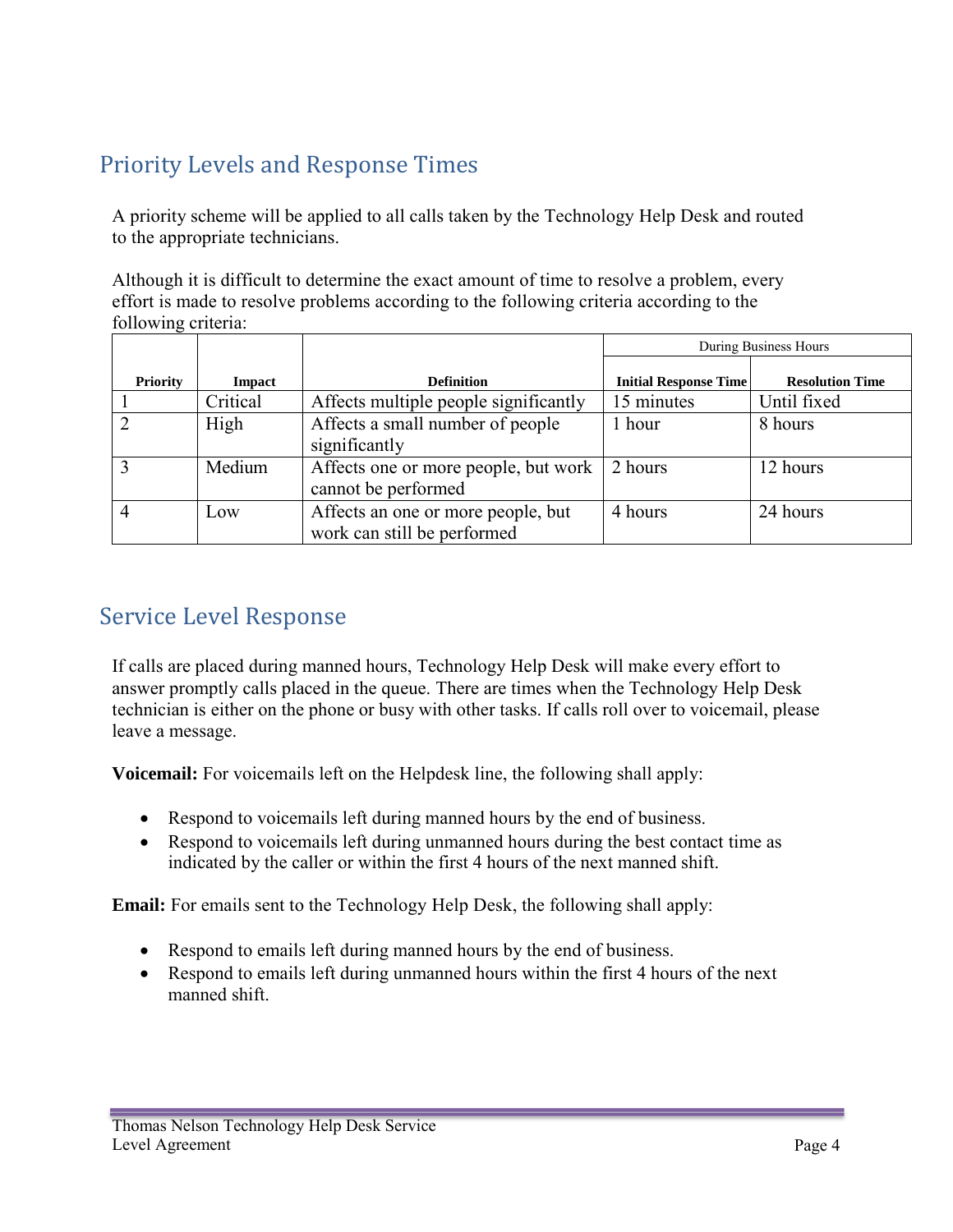#### **General Metrics:**

- First contact resolution rate shall be 95% or better.
- Customer survey satisfaction rate shall be 90% or better.

## SLA Review and Compliance Procedures

This Service Level Agreement will be reviewed at a minimum once per academic year. Contents of this document may be amended as required, provided approval is obtained and communicated to all affected parties. The Document Owner will incorporate all subsequent revisions and obtain mutual agreements/approvals as required. The Technology Helpdesk reserves the right to remove any unsupported software if it is suspected the software causes a recurring problem on a collegeowned system. The Lead Technology Help Desk Technician is responsible for issues relating to this SLA and may be contacted at  $(757)$  825-2709 or helpesk $@$ tncc.edu. Unresolved issues will be escalated in turn to the Director of Academic Technology.

*The Technology Help Desk thanks you for the opportunity to be of service.*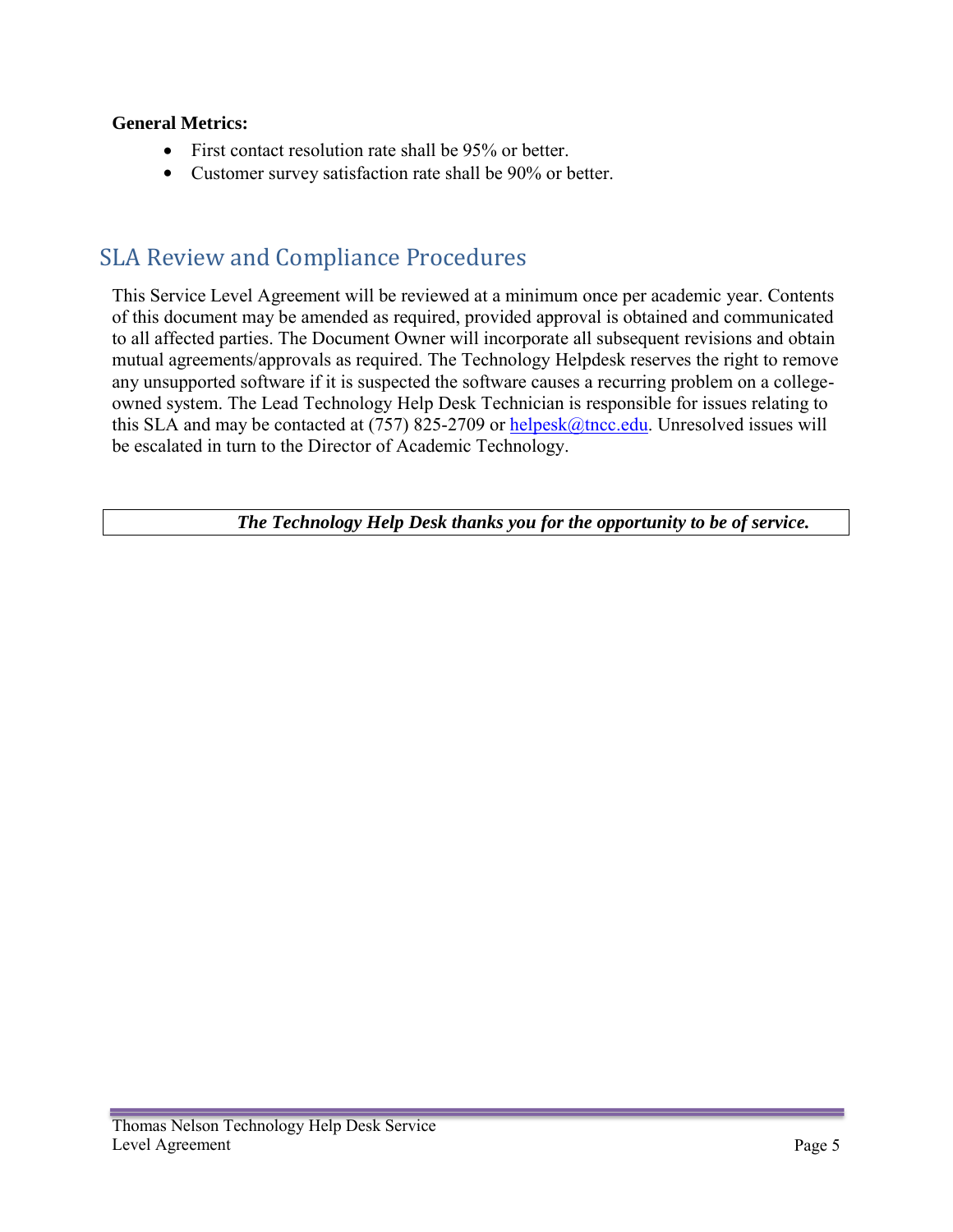| <b>Addendum- Supported Technology</b>                                                       |                      |                 |  |  |  |
|---------------------------------------------------------------------------------------------|----------------------|-----------------|--|--|--|
|                                                                                             | <b>Faculty/Staff</b> | <b>Students</b> |  |  |  |
| <b>General Question</b>                                                                     |                      |                 |  |  |  |
| Network                                                                                     | Level 1              | Level 1         |  |  |  |
| eMail                                                                                       | Level 1              | Level 1         |  |  |  |
| <b>SIS</b>                                                                                  | Level 1              |                 |  |  |  |
| Blackboard/Canvas                                                                           | Level 2              | Level 2         |  |  |  |
| <b>Online Admission Applications</b>                                                        |                      | Level 1         |  |  |  |
| <b>Directory Services</b>                                                                   | Level 2              | Level 2         |  |  |  |
| Early Alert System                                                                          | Level 2              | Level 2         |  |  |  |
| <b>QUINN</b>                                                                                | Level 3              |                 |  |  |  |
| Google Apps                                                                                 | Level 1              | Level 1         |  |  |  |
| VCCS' Symantec Antivirus Products Installation                                              | Level 1              | Level 1         |  |  |  |
| Virus scanning and definitions                                                              | Level 1              | Level 1         |  |  |  |
| Browsers (Internet Explorer/Edge, Firefox, Chrome, Safari)                                  |                      |                 |  |  |  |
| Basic troubleshooting - Clear cache, history, compatibility<br>issues, bookmarks, favorites | Level 1              | Level 1         |  |  |  |
| <b>Miscellaneous</b>                                                                        |                      |                 |  |  |  |
| Download and install Office 365                                                             |                      | Level 1         |  |  |  |
| Basic troubleshooting                                                                       | Level 1              | Level 1         |  |  |  |
| Software installation - ex. Java, Adobe Reader                                              | Level 1              | Level 1         |  |  |  |
| Conferencing Software – ex. Skype, Zoom, and Webex                                          | Level 1              |                 |  |  |  |